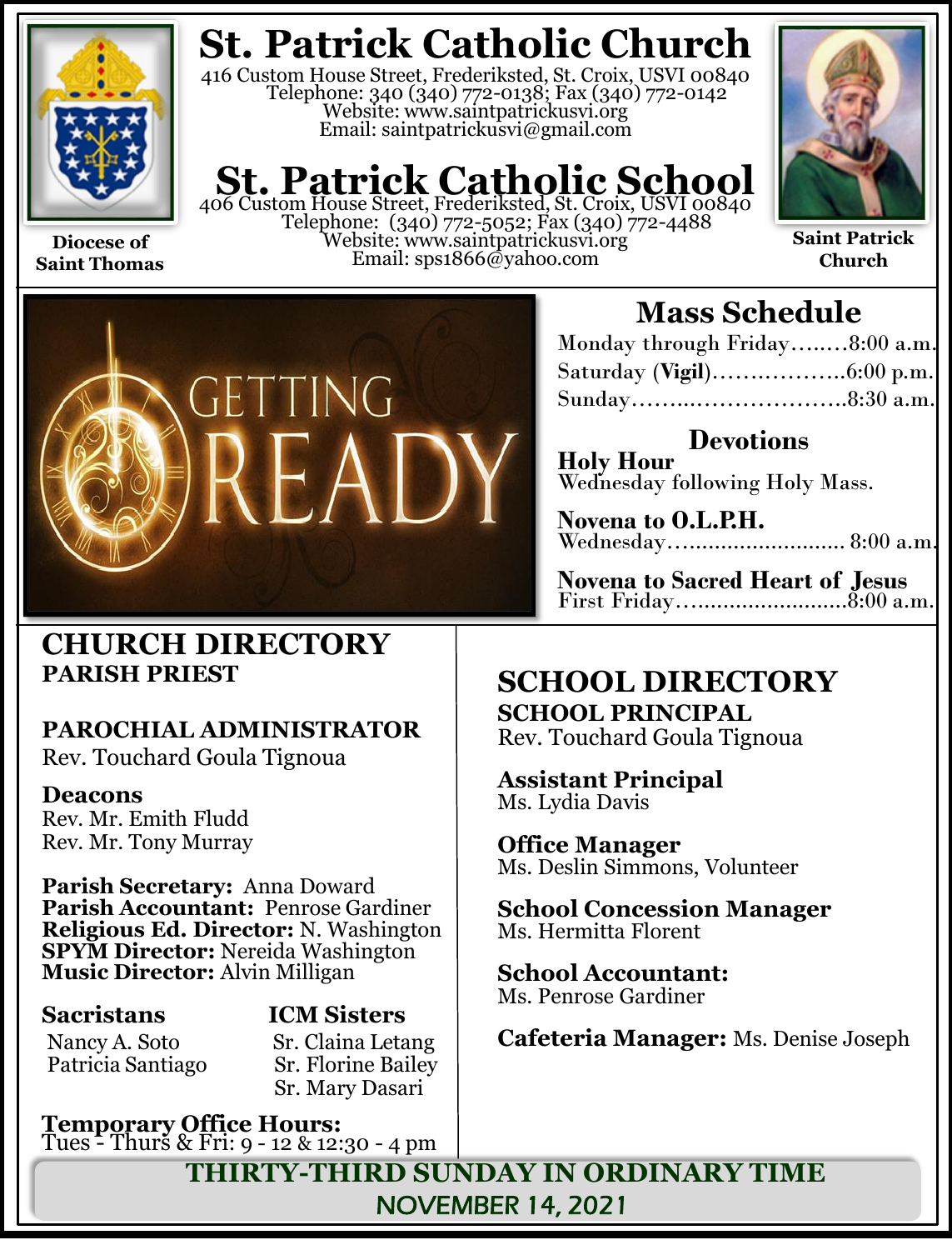### **THIRTY-THIRD SUNDAY IN ORDINARY TIME NOVEMBER 14, 2021**

### **MASS INTENTIONS**

| where higher and the                                                                        | <b>OF THE WEEK</b>                           |                               |
|---------------------------------------------------------------------------------------------|----------------------------------------------|-------------------------------|
| <b>SATURDAY, November 13</b>                                                                |                                              |                               |
| 6:00 PM. + Harriet & Idalia Christian Birthday Remembrance,                                 | <b>SUNDAY:</b>                               | Dn 12:1-3                     |
| Rb Family. + Ralph Johnson Jr. Birthday Remembrance, Rb                                     |                                              | Heb 10:11-14,18               |
| Family                                                                                      |                                              | Mk 13:24-32                   |
| SUNDAY, November 14                                                                         |                                              |                               |
| 8:30 AM. + Leona M. Garvey, Birthday Remembrance, Rb Alvin                                  | <b>MONDAY:</b>                               | 1Mc 1:10-15,41-43,54-57,62-63 |
| Milligan                                                                                    | <b>Saint Albert the Great, Bishop</b>        | Lk 18:35-43                   |
| MONDAY, November 15                                                                         | and Doctor of the Church                     |                               |
| 8:00 AM. - Deceased Members of St. Patrick Alumni Assoc.                                    | <b>TUESDAY:</b>                              | 2Mc 6:18-31                   |
| Repose of Soul, Rb Anna Doward                                                              | <b>Saint Margaret of Scotland</b>            | Lk 19:1-                      |
|                                                                                             | 10                                           |                               |
| TUESDAY, November 16                                                                        | <b>Saint Gertrude, Virgin</b>                |                               |
| 8:00 AM. - Andre P. Duval, Grace of Healing, Rb Jeanne Garcia                               |                                              |                               |
|                                                                                             | <b>WEDNESDAY:</b>                            | 2Mc 7:1,20-31                 |
| <b>WEDNESDAY, November 17</b>                                                               | <b>Saint Elizabeth of Hungary, Religious</b> | Lk 19:11-28                   |
| 8:00 AM. + Deceased Members of the Dubique Family, Repose<br>of Souls, Rb Augustina Dubique | and Doctor of the Church                     |                               |
| THURSDAY, November 18                                                                       | <b>THURSDAY</b>                              | 1Mc 2:15-29                   |
| 8:00 AM. - Julia Pankey, Birthday Blessings, Rb Anna Doward                                 | The Dedication of the Basilicas of           | Lk 19:41-44                   |
|                                                                                             | Saints Peter & Paul, Apostles.               |                               |
| FRIDAY, November 19                                                                         | USA Saint Rose Philippine Duchesne, Virgin   |                               |
| 8:00 AM. - Dubique Family, Thanksgiving for God's Blessings,                                | <b>FRIDAY</b>                                | 1Mc 4:36-37,52-59             |
| Rb Augustina Dubique                                                                        |                                              | Lk 19:45-48                   |
| <b>SATURDAY, November 20</b>                                                                |                                              |                               |
| 6:00 PM - Cathie Burton, Birthday Blessings, Rb Mother &                                    | <b>SATURDAY:</b>                             | 1Mc 6:1-13                    |
| family                                                                                      |                                              | <u>1k 20.27-40.</u>           |

### *PRAY FOR THE SICK & SHUT-INS*

### *Please pray that they may find comfort and healing in Christ.*

Steve Alexander, Olivia Anger, Nicholas Andrew, Marilyn Bailey, Eric Belcher, George Bondieumaitre, Debra Bruce, Virginia Burke, Fred Calvillo, William Carino, Ninon Gussman Carr, Norma Carillo, Paulette Christopher, Victorino Cruz, Matthew Donelley, Anna D'Souza, Norma Dyer, Harold Fisher, Sr. Kimberly Fludd, Johnetta Goodloe, Sarah Gordon, Dr. Amy Hardin, Enis Hilaire, Urla Isaac, Lidia Jiminez, , Eleanor Johnson, Alma John, Ann Joseph, Electra Joseph, Edwin Josiah, Jeannie Krigger, T'Agho Lopez, Chamarla Louis, Felina Artigo, Gwendolyn Lucas, Kathleen Smith-Maccow, Marla Matthew, Carlos Matus, Luz Melendez, Beverly Nesbitt, Bevon Nicholas, Marilyn Nicks, Ann Parris, Fr. Simon Peter, Geralda Pickering, Michelle Gibbs Riviere, Carmen Russell, Henrietta Sandy, Jose Manuel Santana, Martha Lena St. Juste, Eric Thomas, Juan Valentin, , Vincent Urgent, Inez Walker, Deacon Oliver Washington, Ann Weikel, Inez Williams, Simeon Williams, Curtis Williams, Joseph Wilson, Ingerborg McIntosh, William Lang, Anita Pulpul & Kemit Lewis, Noel Lercana & Bertille Samuel, Lewis Eugene, & Vilma C. Johnson, Fanny Andrews Clarke, Kesha Tatum.

*(Please call the Church Office to add or remove names to/from this list Church)*

### **MASS ATTENDANCE – NOVEMBER 06 & 07**

**Saturday** 6:00pm Holy Mass 37, **Sunday** 8:30am Holy Mass 60 . Total 97

### **Preserve the Past Campaign in Progress**

Our Church restoration project is in progress and your contribution is still welcome. Please call the church office or contact a minister of hospitality for the contribution envelope.

### **SECOND COLLECTION FOR THE MONTH OF NOVEMBER**

**SCRIPTURE READINGS** 

| School SupportNov 06-07      |
|------------------------------|
| Property Insurance Nov 13-14 |
| C C H DevelopmentNov 20-21   |
| Maintenance Fund Nov 27-28   |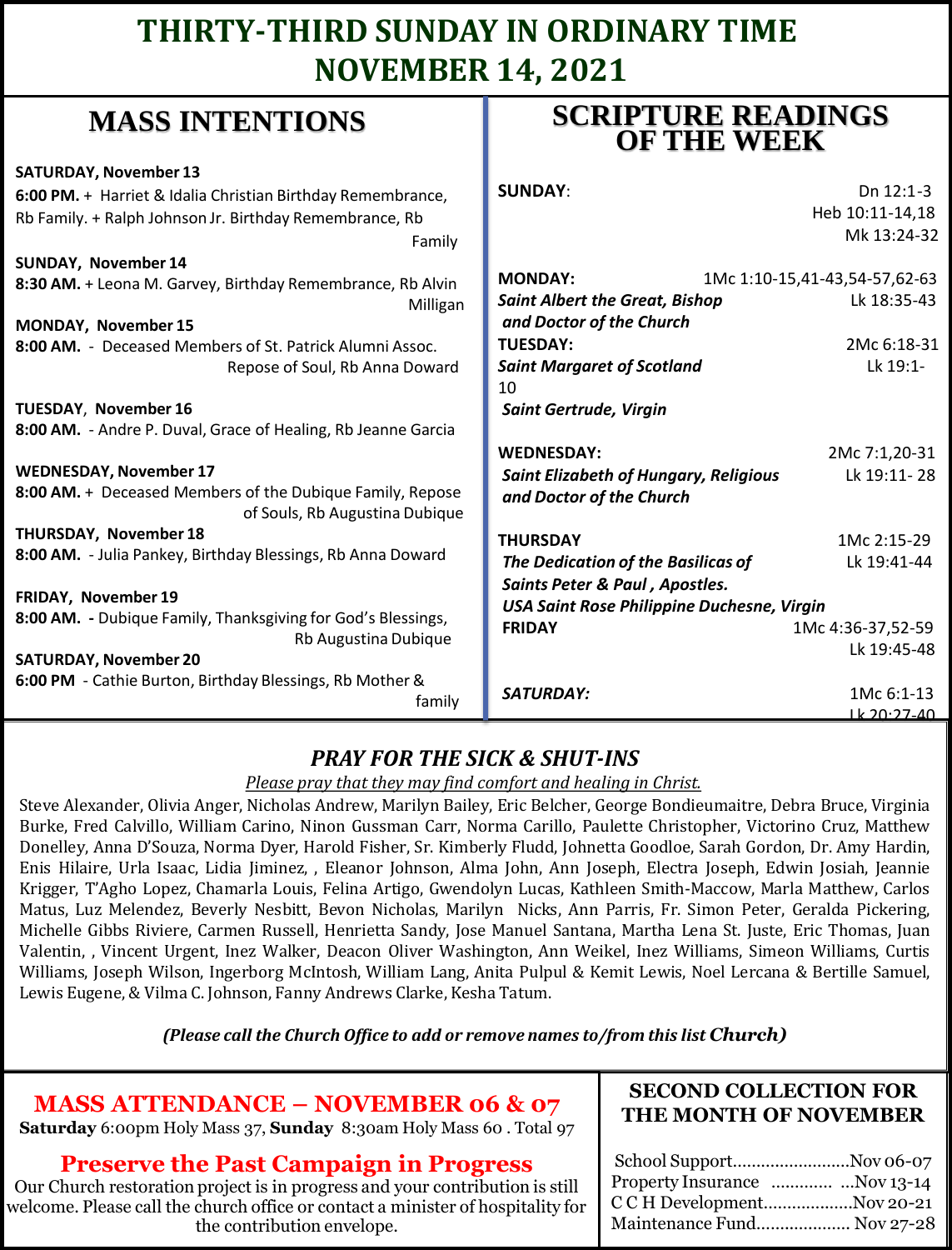# Announcements



#### **Seven Days Sanctuary Lamp Devotion**

The Sanctuary Lamp which burns in the Sanctuary of our church, the reminder of the Lord's Presence in the Most Holy Eucharist, will burn from November 14 to November 20 For Marie Flossie Mason, Birthday Remembrance, requested by Geralda Pickering.

#### **2021 Christmas Raffle**

The drawing date for our Raffle is drawing very near just one month away on Christmas Day. Please remember to turn in sold Ticket Stubs & Money. At the church office or school office. We need all your ticket stubs and money now to ensure we'll have all the prizes.

#### **Synod 2021-2023**

There was an Informative Meeting about the Listening phase of the Synod on Synodality, held at St. Ann Church on! Wednesday November 10, 2021. If you click on the following link, it will take you to the entire presentation of the meeting. https://livestream.com/accounts/21929328/events/9289444

#### **Thanksgiving Holy Mass & Food Offering**

We will celebrate Thanksgiving Holy Mass on Thursday November 25. at 9:00AM. We have so much to thank God for. We would like to make this a special cultural day of Thanks. Parishioners are encouraged to wear Cultural attire on that! day. There will be two collections during the offertory. The first one will be our usual monetary collection; and the second one will consist of fresh and or nonperishable food items to benefit Catholic Charities and My Brother's Table. The second ! collection is not going to be picked up, rather, individuals will bring his/her fresh and/or nonperishable food items! personally to the altar led by Ministers of Hospitality.

# **Sacrament of Baptism** Parish Information

Fourth Sunday of each month. Please register your children at the Church Office. Present a copy of the child(ren) birth certificate(s). Classes for parents & godparents are on the 1st, 2<sup>nd</sup> and 3<sup>rd</sup> Tuesday from 6:00 p.m. until 7:00 p.m. each month.

### **Sacrament of Marriage**

Please make arrangements with parish priest 6 months before your wedding.

### **Confraternity of Christian Doctrine (CCD) Classes**

Classes are held every Sunday during the school year and begin with attendance and instruction in the classroom following 8:30 a.m. Holy Mass.

### **Rite of Christian Initiation of Adults (RCIA) Classes**

RCIA is the journey of faith by which interested persons become members of the Roman Catholic Church. The program instructs adults to enter into full communion with the Catholic Church through Baptism and/or Confirmation and Holy Communion. To register, please call the church office at (340) 772-0138.

### **Sacrament of Penance**

Confession is the sacrament that allows us to admit our faults and develop humility, but the most profound part is we get to experience Christ's gift of mercy.

Weekdays……………….…………….... 15 min. before Holy Mass Weekends………………………………. 30 min. before Holy Mass

### **Funerals**

All funeral services begin at 10:30 a.m. Viewings at 9:30 am. No funerals are held on weekends. Arrangements must be made with the Church before funeral arrangements with the funeral home.

### **Sacrament of the Anointing of the Sick**

Please call the rectory at (340) 772-0138 whenever a family member or friend is seriously ill or hospitalized.

#### **Parish Registration**

Parishioners who are 18 years and older are invited to register at the Church Office as well as become active and contributing members. We would like to maintain an upto-date listing of all St. Patrick parishioners. Registration also helps in providing quick services for the request and proof of miscellaneous church letters for individuals, Baptism, Confirmation, etc.

### **Bulletin announcements must be submitted to the Church Office by Wednesday at noon**